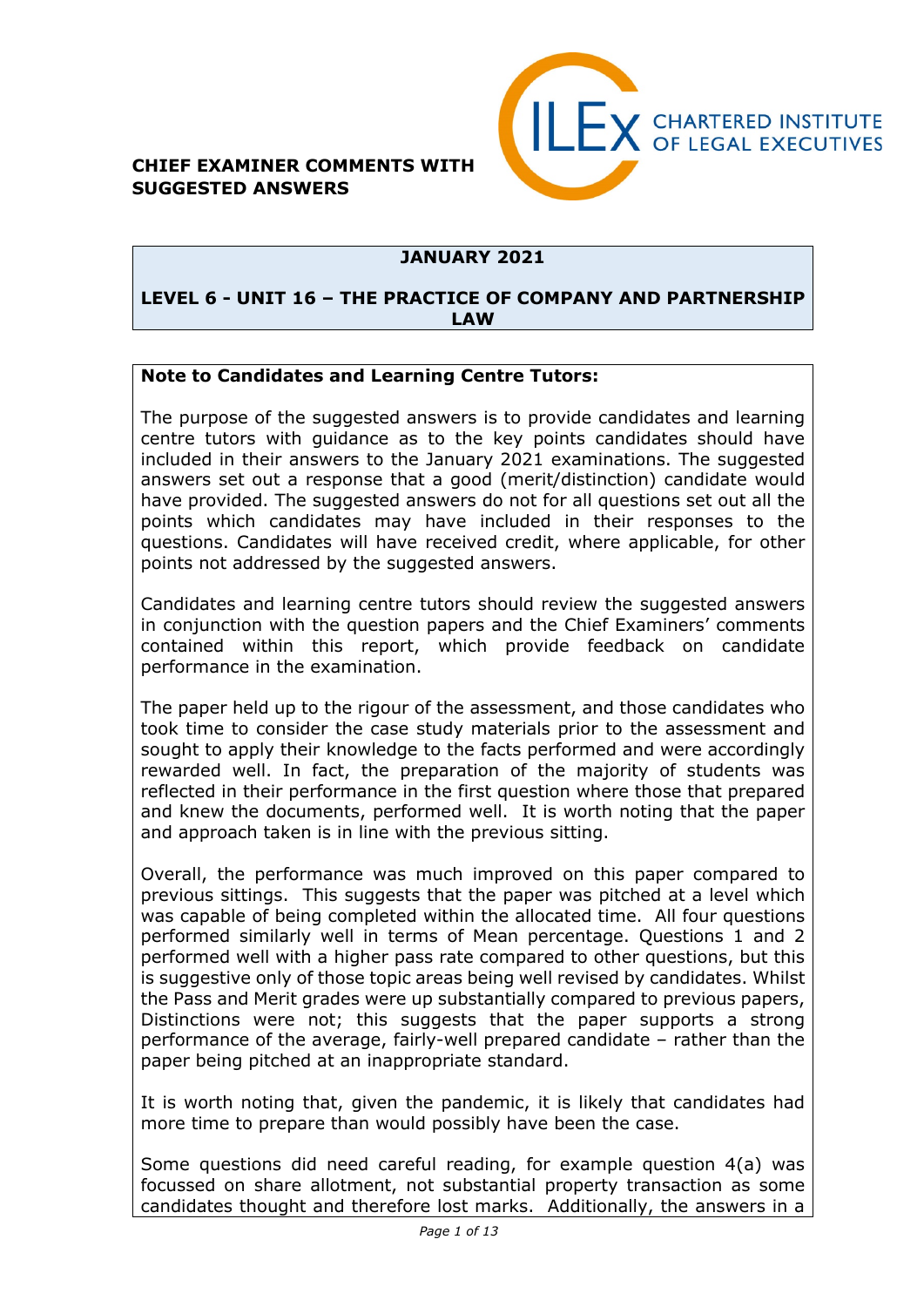number of instances, failing to address all aspects to fully cover the question also worked against too many candidates.

As in the past, in some instances, and has been noted in the past, a number of candidates appeared to be using the incorrect version of the Model Articles and were using Schedule 3 Model Articles for Public Companies rather than Schedule 1 Model Articles for Private Companies. This may have just been an issue of examination conditions and turning to the incorrect page, but candidates must however be alert to use the correct resources come the examination.

## **CHIEF EXAMINER COMMENTS**

This paper is a Level 6 paper and was appropriately demanding. Congratulations to those candidates that have passed this Unit.

Overall, those candidates that performed well reflected their abilities to apply their understanding to the facts and thereby produce good solid answers deserving of a higher mark. The majority of candidates had taken little time to consider the documents provided in the case study materials and thereby sought to use the facts imparted and apply the documents as they progressed through the paper.

General performance:

Much of what is set out below in this section has been stated before, but it still needs to be stated – particularly in response to requests for feedback.

Unsuccessful candidates need to be able to relate to their own performance to what was being required of them and to be able adapt their approach to this topic, revision and the assessment so that they are able to be successful in the future. Candidates are strongly encouraged not to just focus on the answer, but their overall approach.

It is worth a general observation that the performance by candidates was generally reflected by those who had fully and carefully prepared and reviewed the case study materials, were prepared to answer any change in the facts presented – as in previous papers, this paper relied on a good understanding of a set of facts set out in the Case Study Materials. As per previous papers, the application of the mechanics of the document together with statute was key. There is always a marked differentiation in that such well performing candidates applied themselves according to their ability to tackling the questions. They used their knowledge to provide sound advice taking into account the facts supplied, as required by the questions. Those candidates that sought only to demonstrate knowledge of reading and imparting all that was known on a subject did not score as well; likewise, those that only gave cursory coverage to the question did not perform well.

General Advice:

In terms of approach and technique for examinations at this level, candidates must bear in mind that the intention is for the candidate to be able to apply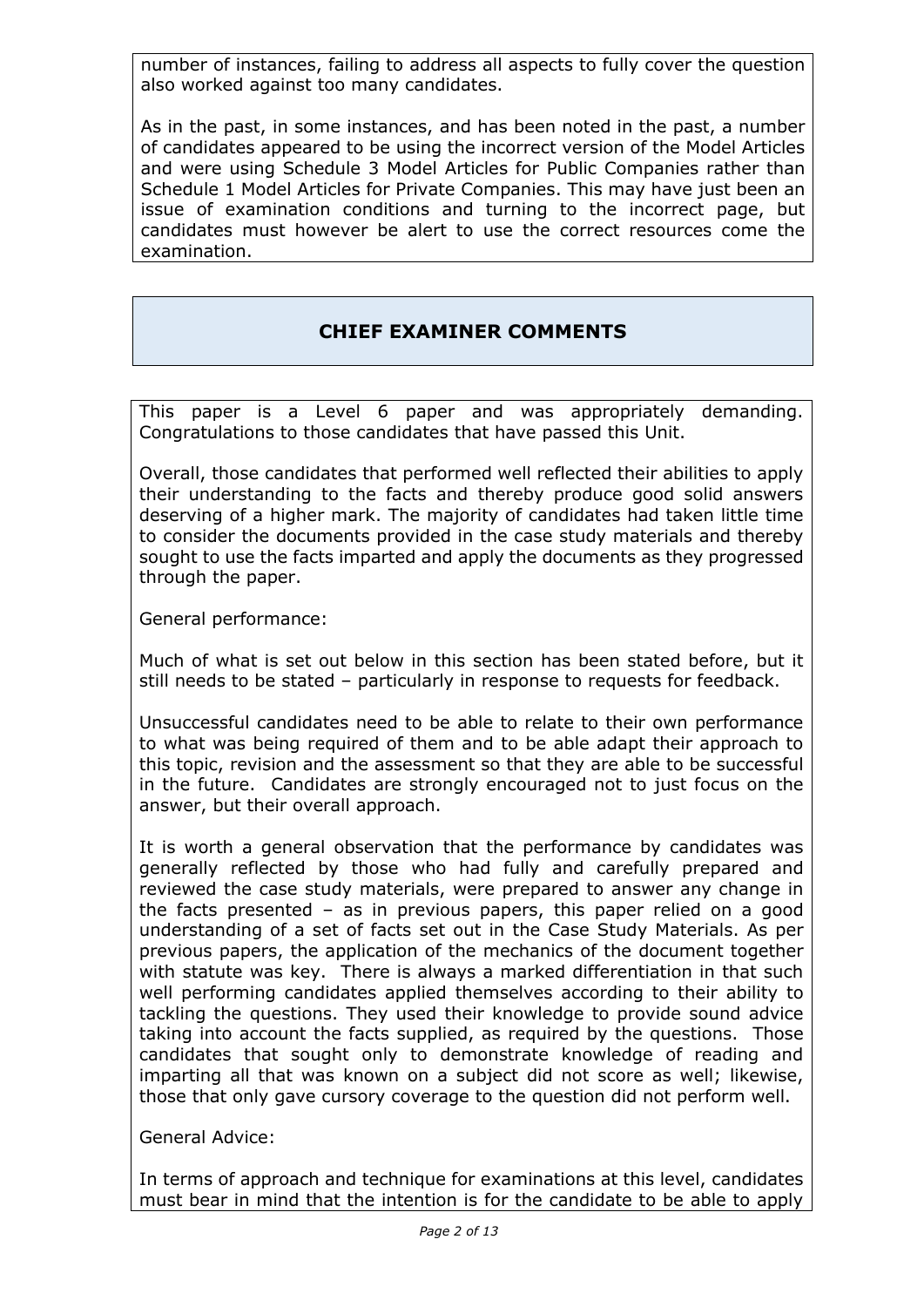his/her understanding of the practice of partnership and company law such they are able to advise clients in a practical manner. In order to achieve this, candidates must resist the urge to write all that they know about a subject, which in this paper was all too often a problem; understandably there is a natural desire to demonstrate all that the candidate has read and knows. However, that approach will not work at this level. As has been stated before, application to the facts when answering questions is extremely important and often carries marks that candidates who only impart knowledge do not give themselves the opportunity to be awarded.

Additionally, as before, candidates whilst revising should not then be doing so in such a manner that they are rehearsing pre-prepared questions and answers. Less so in this paper than before, there remained instances where pre-prepared answers appeared to be relied upon with little consideration to the need to remain flexible and to be able to answer the questions as posed, rather than as desired.

Common weaknesses:

As has been said before, many candidates failed to appreciate that it is important, when tackling problem questions, to answer the question in the context to the issue raised by the question. Often the answers set out the law on a topic in issue without any great reference to the facts of the scenario, and often with no attempt being made to apply the principles that were actually relevant. This would then be followed by only a cursory discussion of the facts of the problem, often with only scant reference to the previous explanation of the law. A proper conclusion can only be demonstrated after careful application of the relevant principles of law to the facts of the scenario, and that demonstration is all the better made if the marker is then taken through the issues on a step-by-step basis with each step applied to the facts – candidates are strongly recommended to review the Suggested Answers for further guidance on how they may achieve the intended aims.

Review of Case Study Materials:

Candidates are recommended to consider the manner in which they prepare following the release of the Case Study Materials. Candidates should try not to anticipate the questions following a review of the case study materials; rather analyse the facts to fully understand what is going on and then consider all the issues surrounding those facts, identify issues only and identify where problems may arise, of where there is uncertainty.

It is also worth repeating advice given in the past. Namely that candidates must not, when reviewing the Case Study Materials, make assumptions about the facts or attempt to question spot – what the candidate may consider as a certain in terms of the type and wording of the question will invariably not be the question actually posed. Review the Case Study Materials with an eye to be adaptable and fluid come the examination; remember the facts can be developed further come the examination, this can then alter the assumptions that may have been considered. Those candidates that do question spot invariably come to the examination with a pre-rehearsed answer which will not fit the question posed or be capable of incorporating additional or changed facts. Candidates should treat the examination as they would meeting a client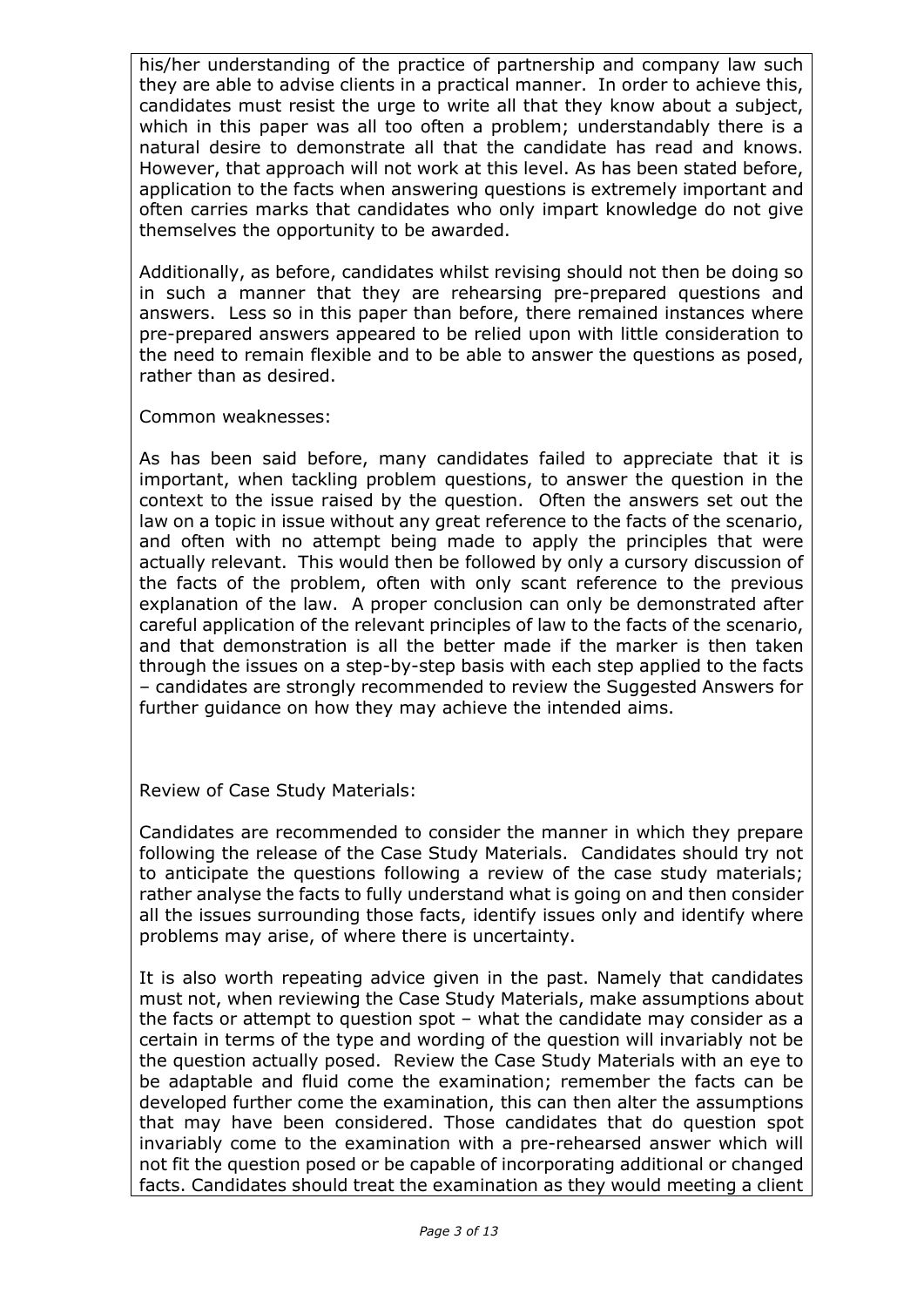for the first time, what you know from a brief telephone call or attendance note could change immediately when the client walks in the room.

15 Minutes Reading:

Candidates should also make appropriate use of the 15 minute reading time at the start of the examination. It is during this period that the candidate can read through the additional information provided in the examination paper, and how this relates to and moves on the pre-released Case Study Materials. Candidates should pay particular attention to the wording or facts of the questions and discuss the relevant law, connecting their arguments to the actual issues raised by the questions. The candidate should always bear in mind that when tackling questions the candidate must be able to demonstrate why the law he/she is writing about is relevant to the question, i.e. make sure that as you identify the relevant fact that demonstrates why it is so. It is the latter aspect that some candidates fail to do. Accordingly, it may be useful during this period to make notes on the key points of the law to be used and applied and the key facts to employ in giving a fully reasoned and considered piece of advice.

Examination technique:

When tackling the questions posed in the examination, it is important to keep in mind the IRAC approach to answering questions - Issue, Rule, Application, and Conclusion. This approach will help you structure your answers, and as you do you will be demonstrating to the examiners how you have reached your conclusions by leading them through your thought process and step-bystep analysis:

(1) *Issue*: read the questions carefully and identify that which is relevant from the facts, state exactly what the question of law is;

(2) *Rule*: identify and cite the applicable cases, statutory provisions or procedures that will help you make a correct legal analysis of the issue at hand - briefly, explain their requirements, identifying any key tests that must be applied;

(3) *Application* (or *Analysis*): this is the most important section of an IRAC because it develops the answer to the issue at hand. It requires you to apply the applicable statutory law or procedures identified to the facts – this is the provision of the advice. It is important in this section to apply the rules to the facts of the case and explain or argue why a particular rule applies or does not apply in the case presented; and finally;

(4) *Conclusion*: by summarising what you have set out above and for problem questions whether the client can or cannot achieve their intended aims, or in the case of an essay question whether you agree or not with the statement you have been set to discuss. It is important that your conclusion does not introduce any new rules or analysis; restates the issue and provides the final answer.

## Statute book:

Although previously stated, candidates are reminded that they are able to take with them into the examination room the prescribed statute book, a valuable resource if used correctly – if used correctly when studying, during revision and then in the examination itself, a source to rely upon for all answers. Candidates should seek to use the statute book as a means by which to support their answers, in that the statute book will provide the necessary statute references, the correct terminology, clarification of the necessary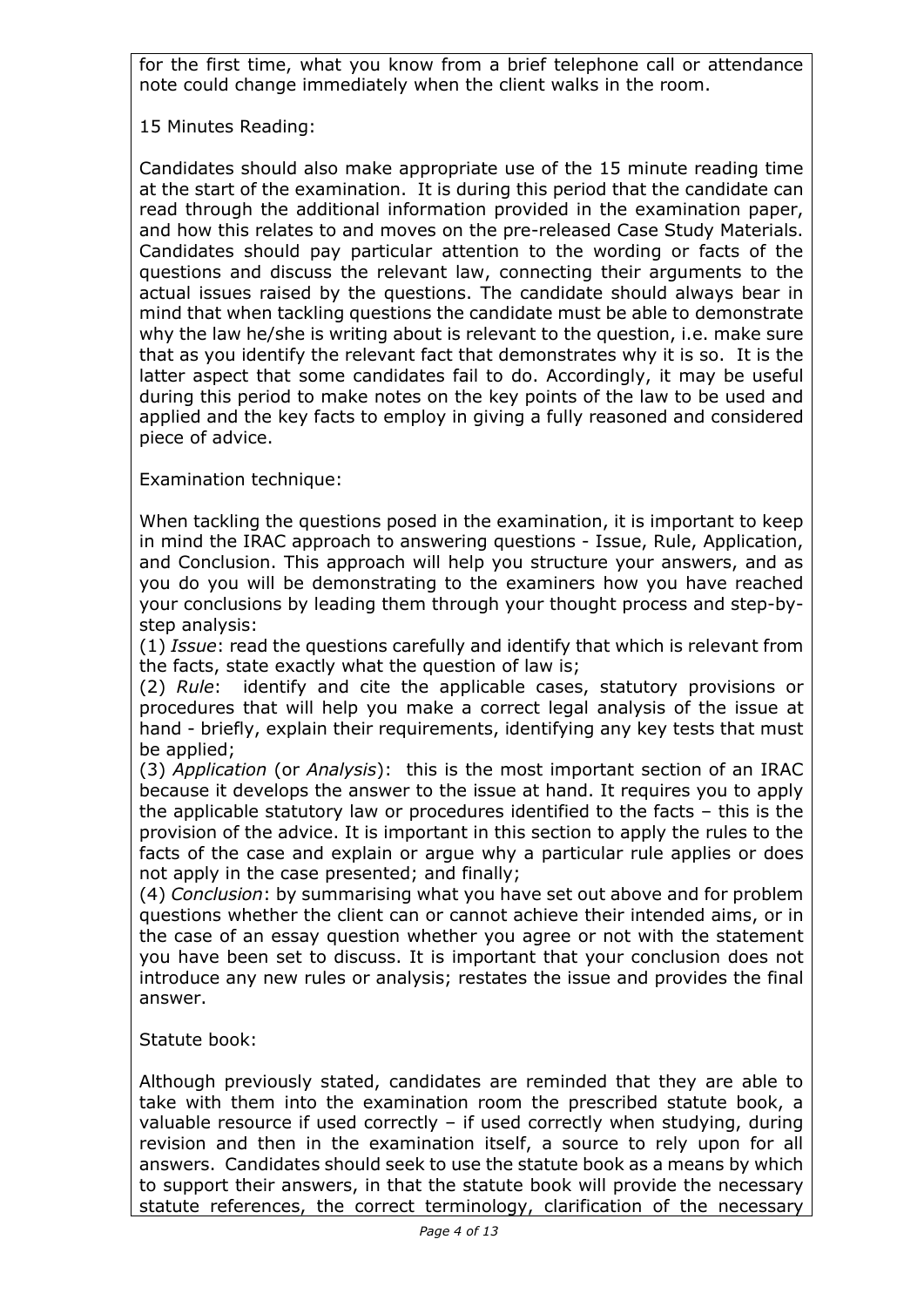procedure that is being applied and the resource to look through to identify additional points for inclusion.

Candidates must learn how to use this resource effectively in the exam room, and this starts with revision – when revising a topic, locate and identify the corresponding statutory provisions, read and understand the manner in which they operate. The effective use of statute in the exam will only see to embellish answers and candidate performance. Care should be taken to identify and use the correct Model Articles – in too many assessments has the wrong version been used by candidates.

## **CANDIDATE PERFORMANCE FOR EACH QUESTION**

#### **Question 1**

This question looked at the liability for an order placed by a partner, who operated outside her remit but was part of a partnership agreement which had been put in place. This required not only elements of the partnership agreement to be applied but also, and importantly, an in-depth analysis of the provisions of the Partnership Act 1890. Those that did look to establish via this route did well. However, one aspect that was done less well was a further analysis of whether a retired partner was still liable under the Act.

The second part of the question looked at any potential claim that could be made against a partner for the use of partnership assets for her own purpose and for not focussing sufficient time on the partnership. Generally, the issues were identified, however more was required to identify what is partnership property and to ensure that first if a partner uses partnership property without permission from the other partners, then that partner must account for any profits as a result. Likewise, that if there is no provision dealing with work input and competing with the partnership, the implied position under the PA 1890 and common-law apply. It may not necessarily be possible to stop the individual involvement in her own enterprise as there is no obligation on a partner to spend time on the partnership business.

For the full requirements, candidates are referred to the suggested answers.

## **Question 2**

This question looked at issues relating to directors:

- Appointment generally when done well, candidates scored well. However careful reading of the question still needed to be considered as, whilst it was not asked, candidates did discuss the award of service contracts.
- Removal of a director generally, candidates lost marks by not fully covering the procedure under ss168-169 and 312. Likewise, all too often potential steps to prevent removal were discussed on the basis of those steps one would consider when being appointed, rather than at the time of removal. Accordingly, s994 CA 2006 and s122(1)(g) IA 1986 were frequently missed.
- Compensation this was covered with mixed results, with the lack of detail being an issue for most candidates.
- Disqualification this was generally done well.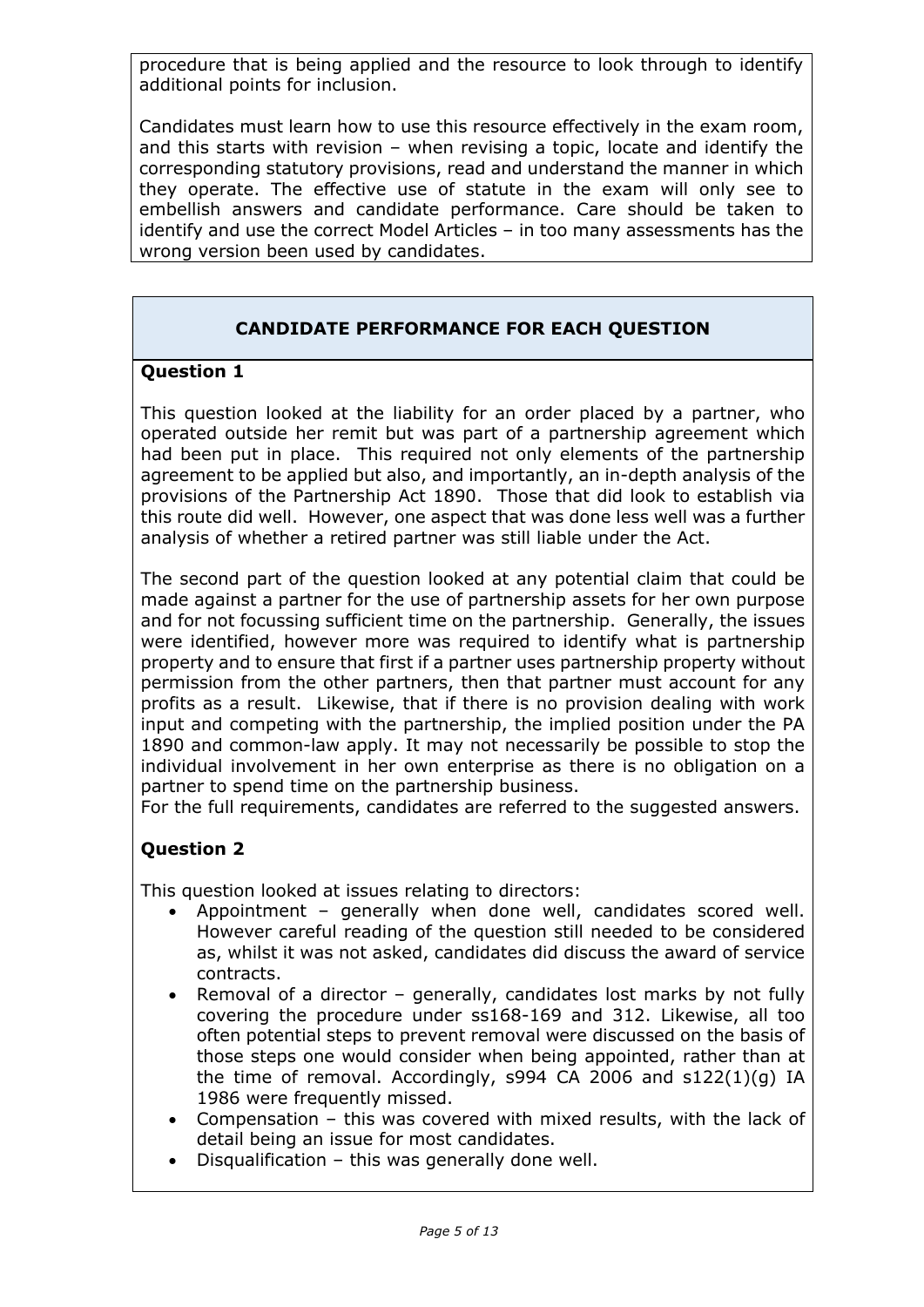For the full requirements and further guidance, candidates are referred to the suggested answers. The means by which the answer is demonstrably applied to the facts should also be noted.

## **Question 3**

The first part of the question looked at the tax consequences arising for the individual director in terms of a salary and dividend payment and the company from making such a dividend payment – although a number of candidates applied the incorrect law on the tax rates, the question was generally answered well. In relation to the transfer of shares as a gift, candidates are reminded that both CGT and IHT are applicable; those candidates that did identify both then proceeded to apply this well.

The final part of this question looked at the consequences for the directors in the event that the company is unable to pay its debts. This required consideration of the onset of insolvency under s122-123 Insolvency Act 1986, and then wrongful trading. Whilst most candidates were able to identify these issues, the discussion as it applied in these circumstances was not necessarily well done. More particularly, this discussion required the need to identify and apply the various tests and liability arising for the debts of the company to two directors that had been relatively absent from the running of the company.

Candidates are referred to the Suggested Answers for further guidance.

## **Question 4**

The first part of this question required the candidates to advise the company on the steps it would be required to undertake in order to allot ordinary shares (not looking at the substantial property transaction that could arise from the facts, but not posed by the question). In relation to the issue of shares, most candidates covered the basic requirements for the allotment of shares well, although generally application and the use of statute was lacking – however, in this instance it was s550 that applied (the Company was a one class share company; s551 did not apply nor the need to seek members resolutions). Whilst most candidates identified that requirements under the right of preemption (and the means by which this could be either disapplied or waived – most did not identify that it applied as it was for non-cash assets) this was only covered in a cursory manner; the detail and application was lacking by most candidates and the answers were then in general terms relating to the allotment of shares – too many candidates only sought to outline the procedure with little reference to the particular circumstances in hand.

When addressing the procedural requirements, only a few candidates covered this well, and only a few identified the need to credit the share account in respect of that sum representing the nominal value of the shares.

The second part of this question was not, as many thought, a loan to a director, but rather whether the company had capacity to enter into the loan. Only a few candidates answered this question well.

Candidates are referred to the Suggested Answers for further guidance; the means by which the answer is demonstrably applied to the facts should also be noted.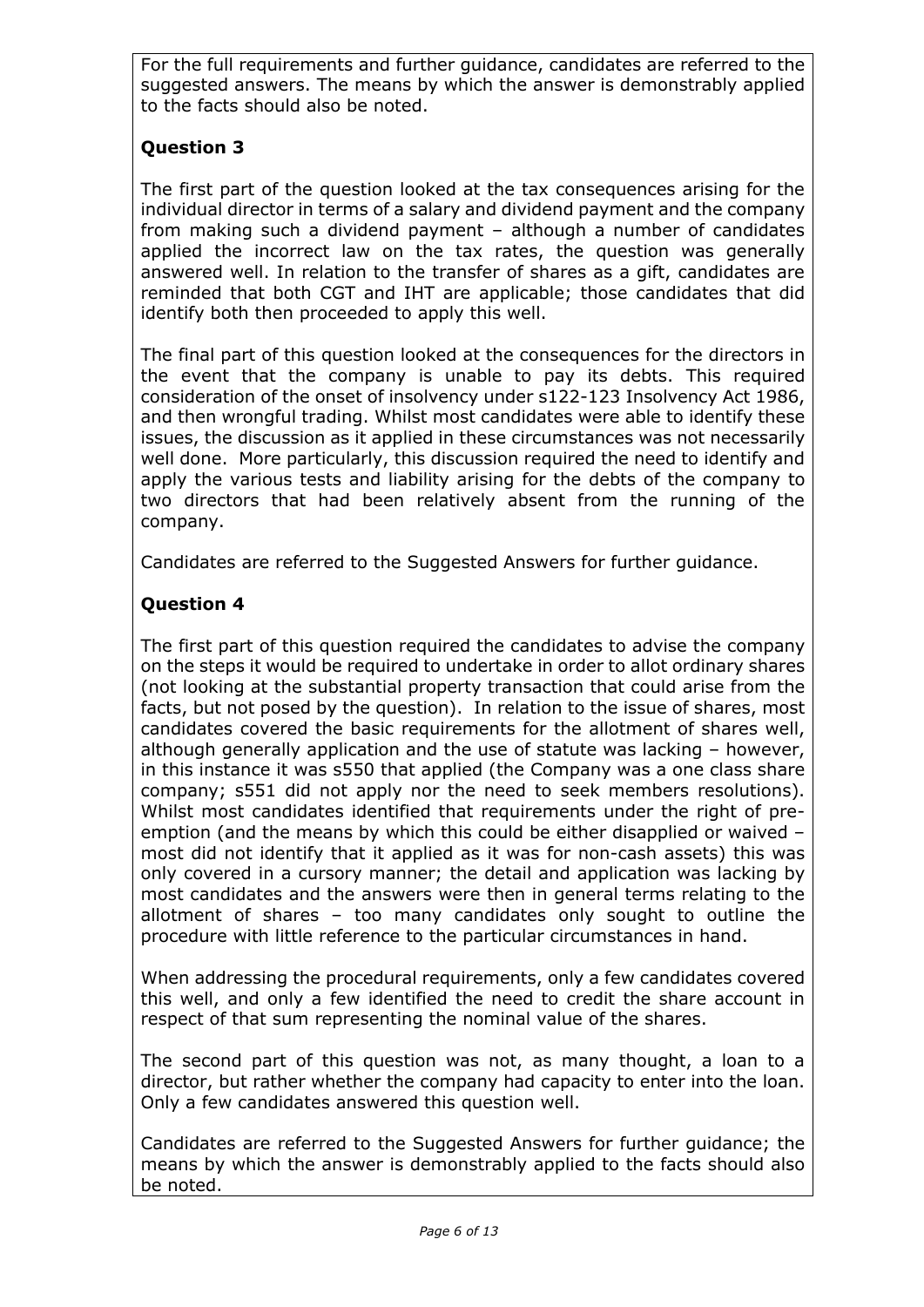#### **SUGGESTED ANSWERS**

#### **LEVEL 6 - UNIT 16 – THE PRACTICE OF COMPANY AND PARTNERSHIP LAW**

### **Question 1(a)**

The first issue to address is whether the partnership, PSA, is bound by the order. It will be bound if Francesca herself had authority to bind the partnership in making this order (s6 Partnership Act 1890). First, does Francesca have express authority? Clearly, she does not, for based on the facts there is a limitation in the partnership deed of £1,000 Francesca has exceeded this by ordering the coffee for £7,500 (plus VAT) without authority from the other partners (normally at the weekly meeting).

However, could Francesca have implied (or 'usual') authority? The scope of such authority is determined, for partners, by s5 Partnership Act 1890? This requires the application of the following test:

1) Is the act related to business of the kind carried on by the firm?

Objective test: Probably yes - the purchase of products (i.e. coffee) is arguably connected to the business of a café, bakers and cake shop.

2) Would Francesca usually be expected to have authority?

Objective test: A partner is usually expected to have authority to buy goods related to the partnership. However, the issues that arise here are the value of £7,500, and that the coffee was delivered to Richard Fairlie's home rather than the Percival Street Artisans Café (PSA').

3) Does Escobar know or believe Francesca to be a partner?

Subjective test: There is no reason for Escobar to question this, Francesca's name appears on the headed notepaper used to place the order as a partner.

4) Does Escobar know or believe Francesca to have no authority?

Escobar cannot rely on Francesca having implied authority if it actually knows she does not have such authority. This point is also reinforced by section 8 PA 1890. This is a subjective test: Again, there is no reason, on the facts, for Escobar to think that Francesca does not have authority. The letter confirms that the order is being placed by the Café. However, it is possible that Escobar might question the order/be suspicious as the coffee is being delivered to a different address.

It is therefore likely that the partnership will be bound by the order placed by Francesca with Escobar.

In terms of liability for the order, Francesca is bound under privity of contract. All the current partners, Bradley, Francesca and Jess will be bound jointly under s9 Partnership Act 1890.

In addition, Escobar might also be able to bring an action against Rhodri Jones despite the fact that had ceased to be a partner by the time the order was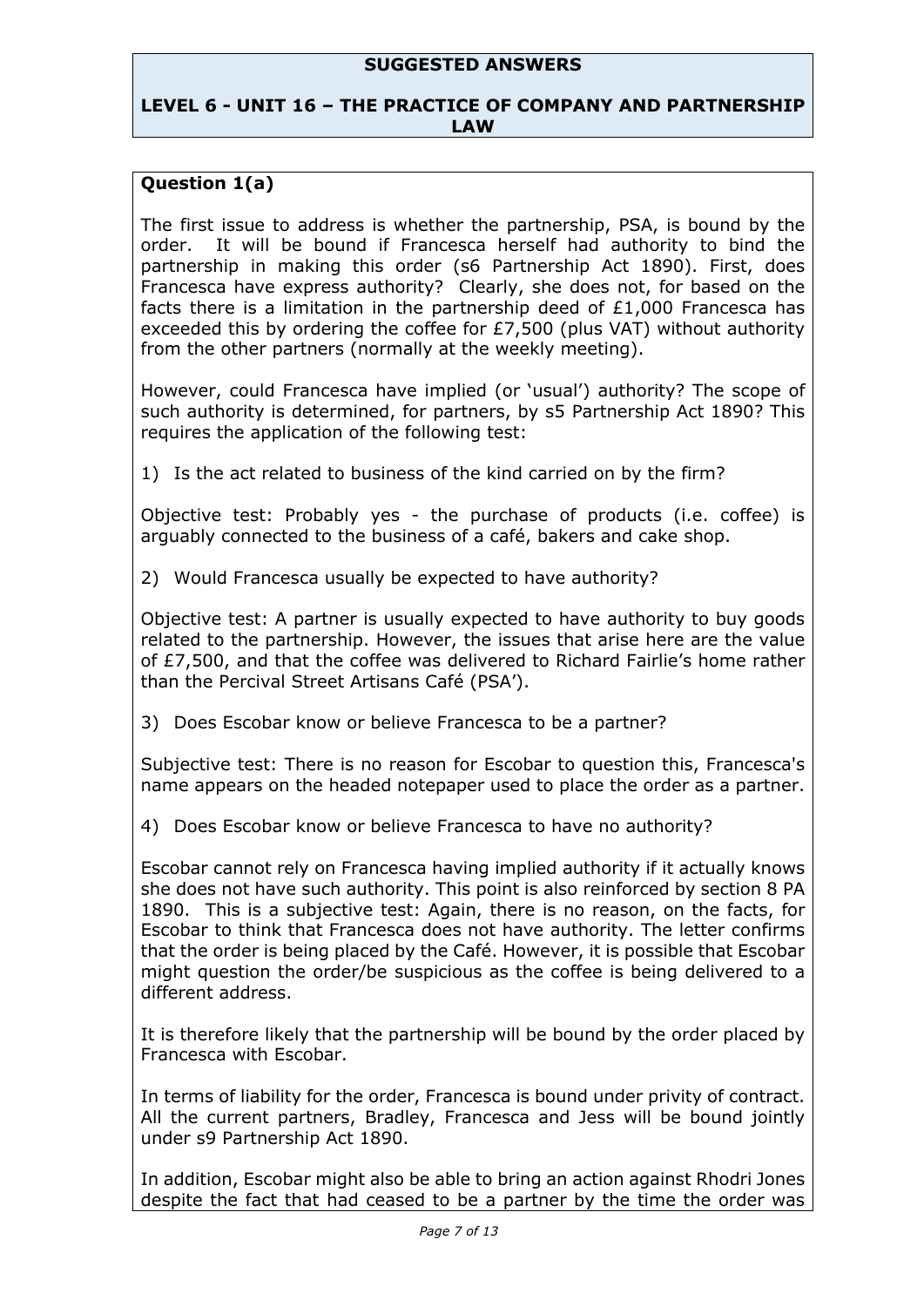placed. s14 Partnership Act 1890 will continue to apply on the basis of holding out if (1) Escobar gives credit (i.e. the order is made on credit) and (2) the third-party relies on the representation that a person is a partner and (3) the partner is knowingly held out. In this instance Rhodri's name appears on the headed notepaper, and it will depend on whether Rhodri requested his name to be removed from the notepaper.

# **1(b)**

The use of equipment is likely to be partnership property, as these are items, which were probably bought using partnership money (s21 Partnership Act 1890).

Under s20 Partnership Act 1890, partnership property must be used exclusively for PSA. Therefore, the partnership can in theory ask for this to be returned or reimbursed. However, it is not possible to return that has been used. Therefore, Francesca should be asked to compensate PSA.

s29 Partnership Act 1890 states that if a partner uses partnership property without permission from the other partners, then that partner must account for any profits as a result. On the facts, it appears that the partners have not given consent for Francesca to use these items, therefore, Francesca must account for any profits from the coffee business as a result of using these items.

As there is no provision in the partnership deed dealing with work input and competing with PSA, the implied position under the Partnership Act 1890 and common-law apply. It is not possible to stop Francesca's involvement in Centenary Coffee as there is no obligation on a partner to spend time on the partnership business.

Under s30 Partnership Act 1890, partners must account for profits if they carry out without consent of the other partners a business of the same nature and in competition with the firm. On the facts, it appears that the other partners have not given consent. Whether Centenary Coffee competes depends on whether the business is of the same nature and is marketed at the same clients. Whilst not a cafe, it is still possibly competing with the supply of coffee.

Section 29 Partnership Act 1890 may also apply in that handing out flyers in the cafe without permission could amount to using PSA's premises, and therefore Francesca will also have to account for profit from the coffee supply.

## **Question 2(a)**

Francesca Cozens may be appointed a director of Centenary Coffee Limited ('the Company') either by the directors in a Board Meeting or by members in a General Meeting by Ordinary Resolution in accordance with Article 17(1) Model Articles.

To appoint by General Meeting, directors will need to call a GM on 14 clear days' notice or short notice (s307 CA 2006 and Article 48 Model Articles). Alternatively, the Company could use the written resolution procedure under s288-300 CA 2006.

However, Francesca is also to be awarded a director's service contract of three years. As this is for a fixed term exceeding two years, the term must be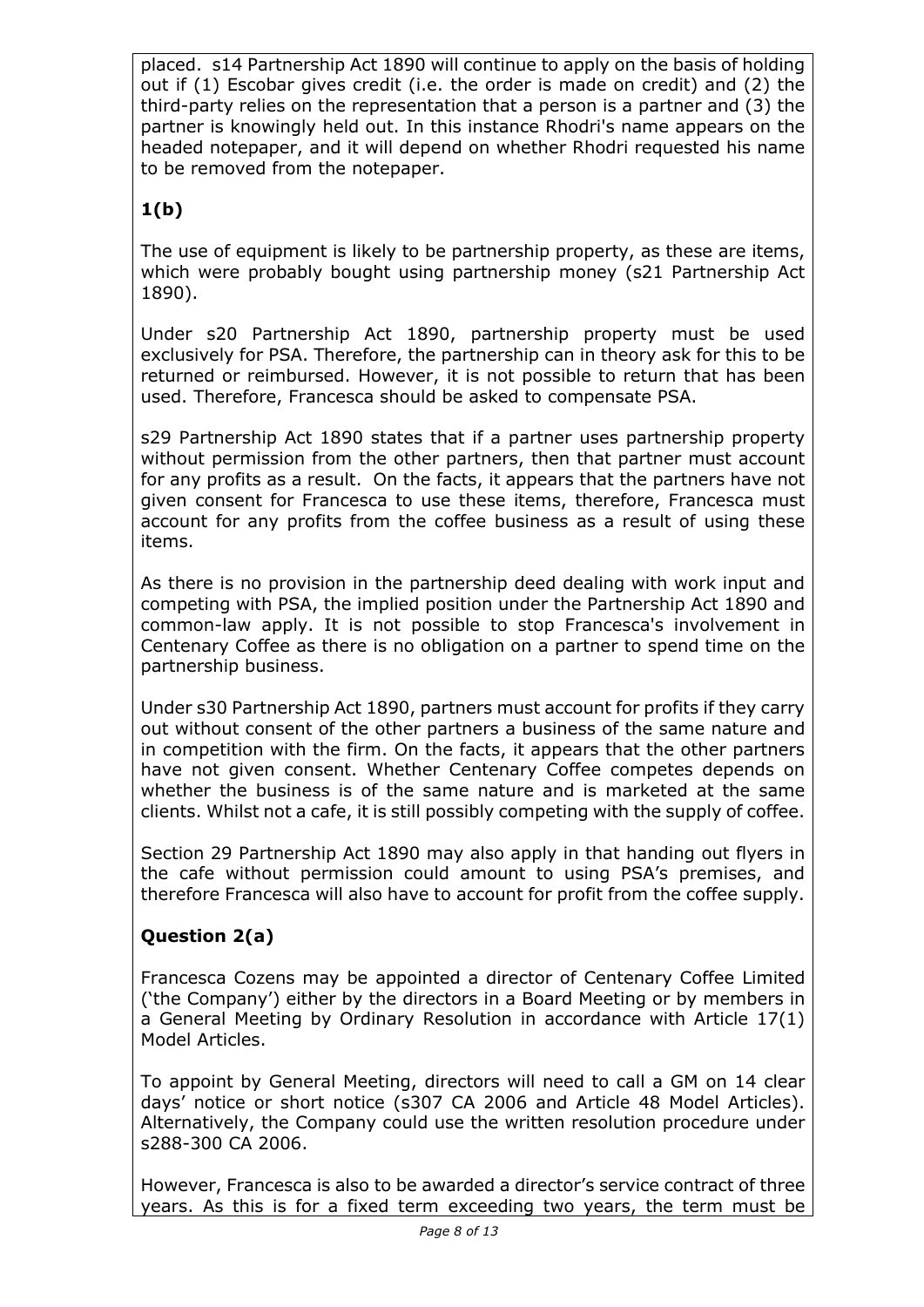approved by an ordinary resolution of the company (s188 CA 2006). A copy of the proposed agreement or a memorandum of its terms, including the term which requires members' approval, must be available for inspection by the members of the company at the company's registered office for not less than 15 days (s188(5) CA 2006). Alternatively, if a written resolution is used the memorandum should be attached to it. If such a term is granted before the members' approval is obtained, it is void and the agreement terminable at any time by the company on giving reasonable notice (s188(5) CA 2006).

Accordingly, as an ordinary resolution is required, the appointment and approval of the contract should be deferred to a General Meeting of the company. Francesca need not declare her interest in the grant of her service contract by virtue of s177(6)(c) CA 2006 but should be advised to do so as a matter of good practice. Francesca may not however vote or be counted in the quorum at the board meeting called to approve her service contract (Article 14 Model Articles).

Administration: a number of documents will need to be prepared, namely, Board Meeting minutes and resolutions (first to decide on the appointment and the terms of the service agreement, then to hold the required General Meeting to approve the term, and finally a subsequent Board Meeting to authorise the execution of the service contract), Notice of General Meeting and minutes, and the necessary Ordinary Resolution. The proposed agreement or a memorandum of its terms will need to be prepared, and letters noting the declaration of interest on the part of the director, updating of the registers of directors and Form AP01 to be completed and filed with the Registrar.

## **2(b)**

Francesca Cozens may be removed from office by an ordinary resolution of the shareholders notwithstanding any contrary provision in any agreement between her and the company (s168 CA 2006). The proposed service contract will not therefore prevent Francesca's removal as a director before the term of that contract has come to end. However, the right of the company to remove her as a director will be without prejudice to any claim for compensation that Francesca might have if her removal constitutes a breach of her service contract (s168(5)).

Special Notice of any such proposed resolution must be given to the company at least 28 days before the meeting.

Francesca is entitled to protest her removal by speaking at the meeting called to consider the resolution to remove her and to make written representations to the meeting (s169 CA 2006).

She can be protected in the following ways:

- include a Bushell v Faith clause in the Articles to give her enhanced voting rights in the event of a resolution to remove her or to amend or remove the Bushell v Faith clause from the Articles (or the Bushell v Faith clause might also be prevented from amendment or removal by a 'provision for entrenchment', under s22 CA 2006)
- amend Article 18 Model Articles to reduce the circumstances in which a director would be disqualified from holding office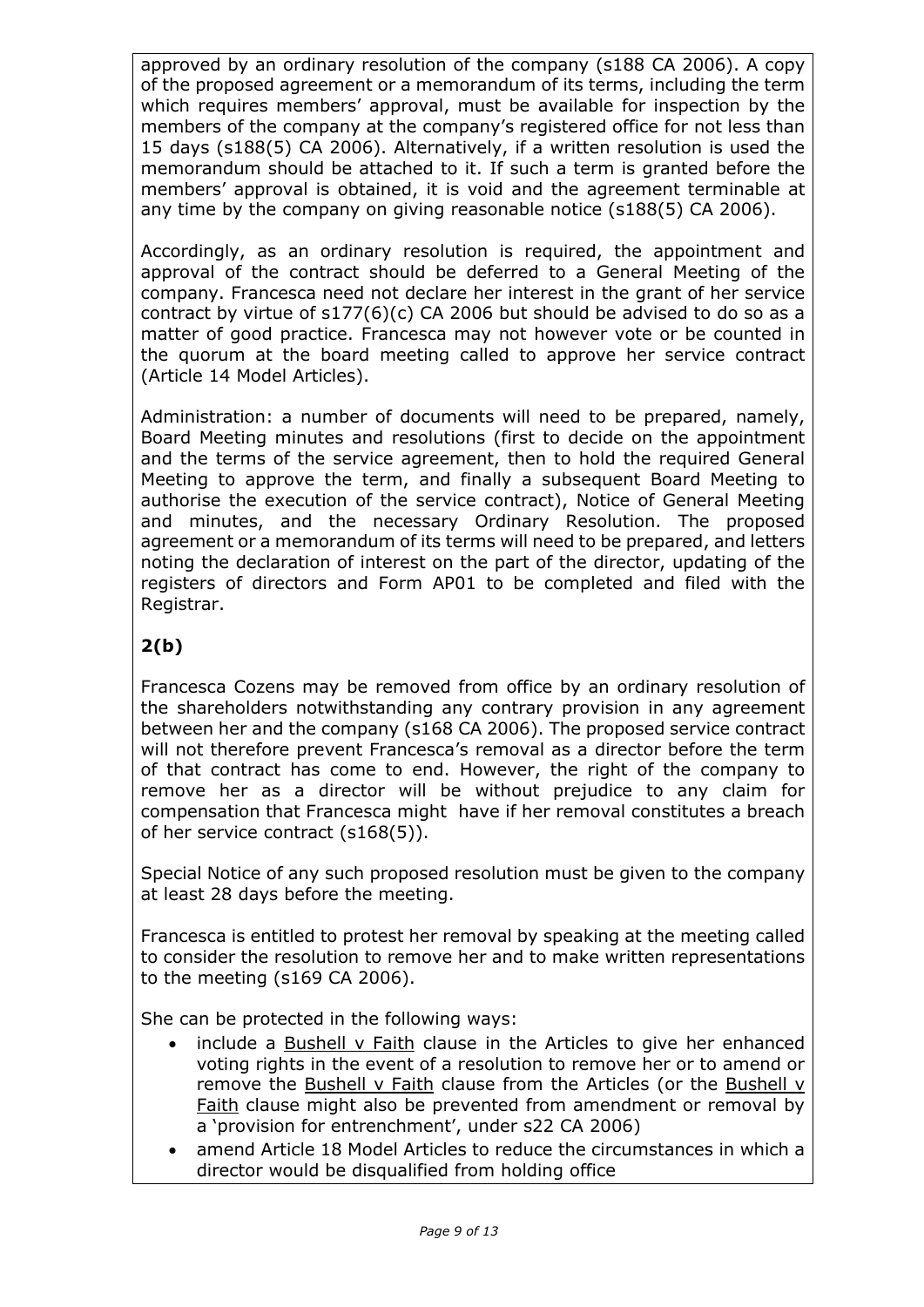• by a clause in a separate shareholders' agreement which requires parties to that agreement to vote against any resolution to remove her as a director.

The articles of association may be amended by Special Resolution (s21 CA 2006), with a copy filed at Companies House (s30 CA 2006), together with a reprinted copy of the amended articles of association (s34 CA 2006).

## **Question 3(a)**

Tax implications for Francesca in respect of any salary and any dividend received are as follows:

- Remuneration under a service agreement is income subject to income tax and taxable under Income Tax (Earnings and Pensions) Act 2003 (ITEPA). Under the PAYE scheme, tax is deducted at source by the employer, i.e. the company. Francesca's income tax liability will be calculated by taking her income, deducting her personal allowance and then applying the income tax rates. The basic rate is 20 percent and thereafter the balance will be taxed at the higher rate of 40 percent and then at the highest rate of 45 percent.
- Any dividends paid to Francesca will amount to taxable income, taxable under Part 4 IT(TOI)A 2005 and are paid gross, and have the benefit of an annual tax-free allowance. The allowance exempts the first £2,000 of a taxpayer's dividend income, but does not reduce total taxable income. As a result, dividends within the allowance count as taxable income when determining how much of the basic rate band or higher rate band has been used. Dividend income in excess of the taxfree allowance are taxed at the following rates 7.5% (basic rate taxpayers), 32.5% (higher rate taxpayers) or 38.1% (additional rate taxpayers).

The tax implications for Francesca if she gifts her shares are as follows:

- The gift would be a disposal for capital gains purposes. The basic gain is calculated by deducting the original purchase price paid by Francesca and the incidental expenses of acquisition plus the cost of disposal from the market value.
- The gain arising is then subject to capital gains tax at Francesca's basic rate of capital gains tax (for non-residential property) of 10%, rising to 20% should he be deemed a higher or additional rate taxpayer.
- The reliefs that Francesca could claim, in the following order, are: Business Asset Disposal Relief on the basis that the shares were a business asset of Francesca and held for at least 1 year prior to disposal. Francesca will have held more than 5 per cent of the shares and have been an officer and employee of the company, accordingly the gain will be taxed at a rate of 10 per cent.
- Alternatively, provided both Francesca and recipient elect, hold-over relief may be claimed (s165 TCGA 1992). Francesca' shares would have to qualify as business assets. If hold-over is claimed the recipient will be deemed to have acquired the assets at Francesca's original purchase price and Francesca's will not be liable for any tax. If claimed, hold-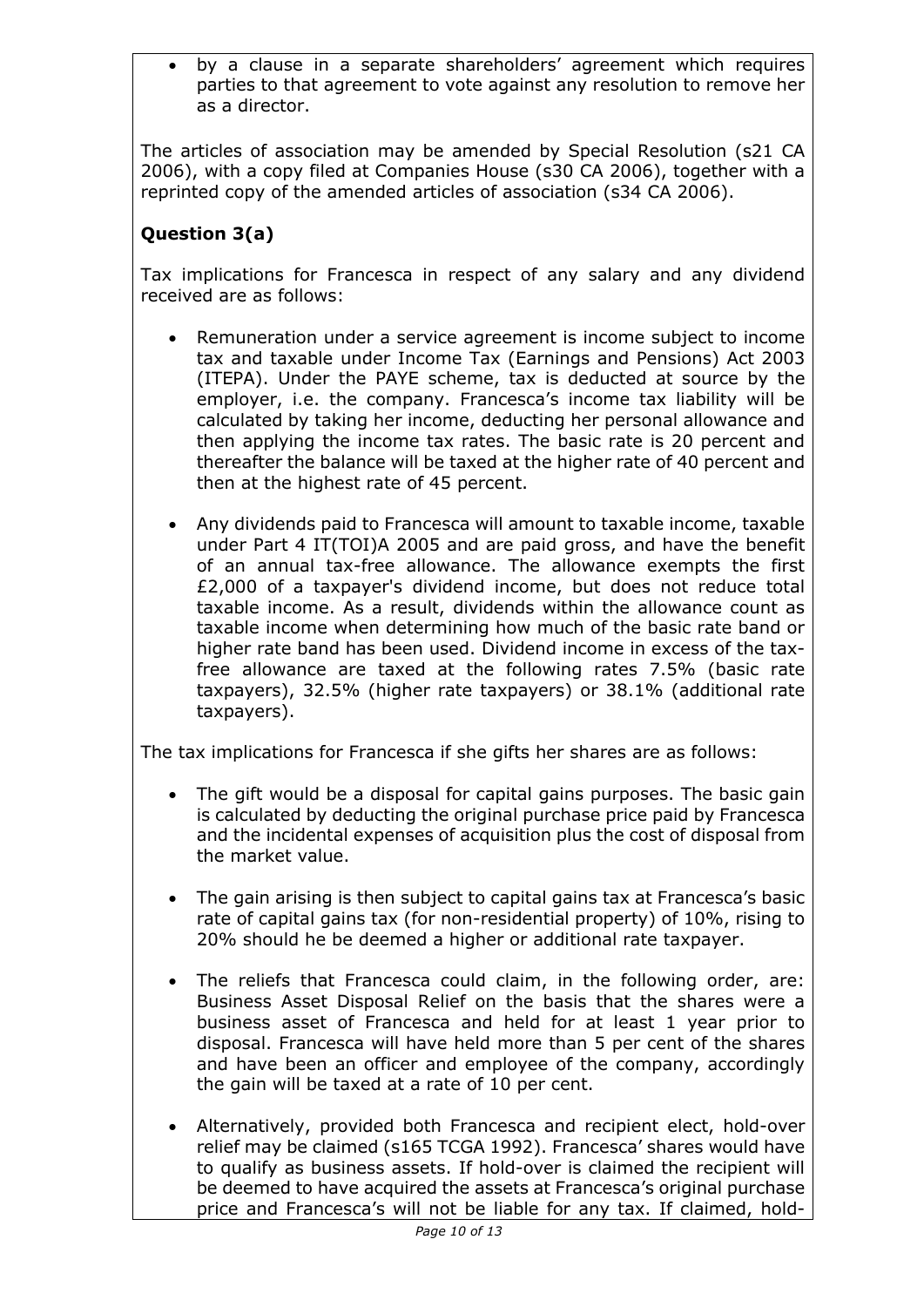over relief may not be claimed in conjunction with any other form of relief.

- The gift may also be subject to Inheritance Tax; treated as a lifetime transfer of value, which means that there would be no immediate Inheritance Tax implications. It would be a potentially exempt transfer (PET) for Inheritance Tax purposes. If Francesca dies within seven years of making the PET the value of the gift will be subject to IHT when the individual dies (subject to tapering). The value of the gift of the share of shares would be established at the time of transfer.
- Francesca can also claim her annual exemption for Capital Gains and Inheritance Tax.

# **3(b)**

A director is not ordinarily liable for contracts entered into by the company. However by virtue of s214 Insolvency Act 1986 the court may hold that any person is liable to make such contribution to the company's assets as the court thinks proper if the company goes into insolvent liquidation; at some time before the commencement of the winding up of the company, that person knew or ought to have concluded that there was no reasonable prospect that the company would avoid going into insolvent liquidation; and that person was a director of the company at that time.

The criteria against which a director's knowledge and actions are measured are the knowledge possessed and the action that would have been taken by a reasonably diligent person, having both the general knowledge, skill and experience to be expected of a person carrying out the same functions as are carried out by that director in relation to the company, and the general knowledge, skill and experience that that director actually has (s214(4) Insolvency Act 1986).

If the directors continue to trade and in the process increase the liabilities of the company, the company may then become unable to pay its trade creditors, i.e. its debts. A company is deemed to be unable to pay its debts, inter alia, if a creditor for more than £750 has served a statutory demand and remains unpaid for three weeks or if it is proved to the satisfaction of the court that it is unable pay its debts as they fall due (s123 Insolvency Act 1986). In the event that the company is unable to pay its debts, creditors may petition the Court for the compulsory winding up of the company on the ground that it is unable to pay its debts (s122(1)(f) Insolvency Act 1986).

If such circumstances do occur, the directors may be guilty of wrongful trading under s214 Insolvency Act 1986. There is a defence to wrongful trading but only if the director concerned can prove to the satisfaction of the court that after he concluded there was no reasonable prospect of the company avoiding going into insolvent liquidation, he took all reasonable steps to minimise the loss to the company's creditors. If found guilty of wrongful trading the court may, on application of the liquidator, order the delinquent directors to make such contribution to the assets of the company as it thinks proper.

# **Question 4(a)**

The directors of the Company, a private company with only one class of shares, may exercise any power of the company to allot shares (or grant rights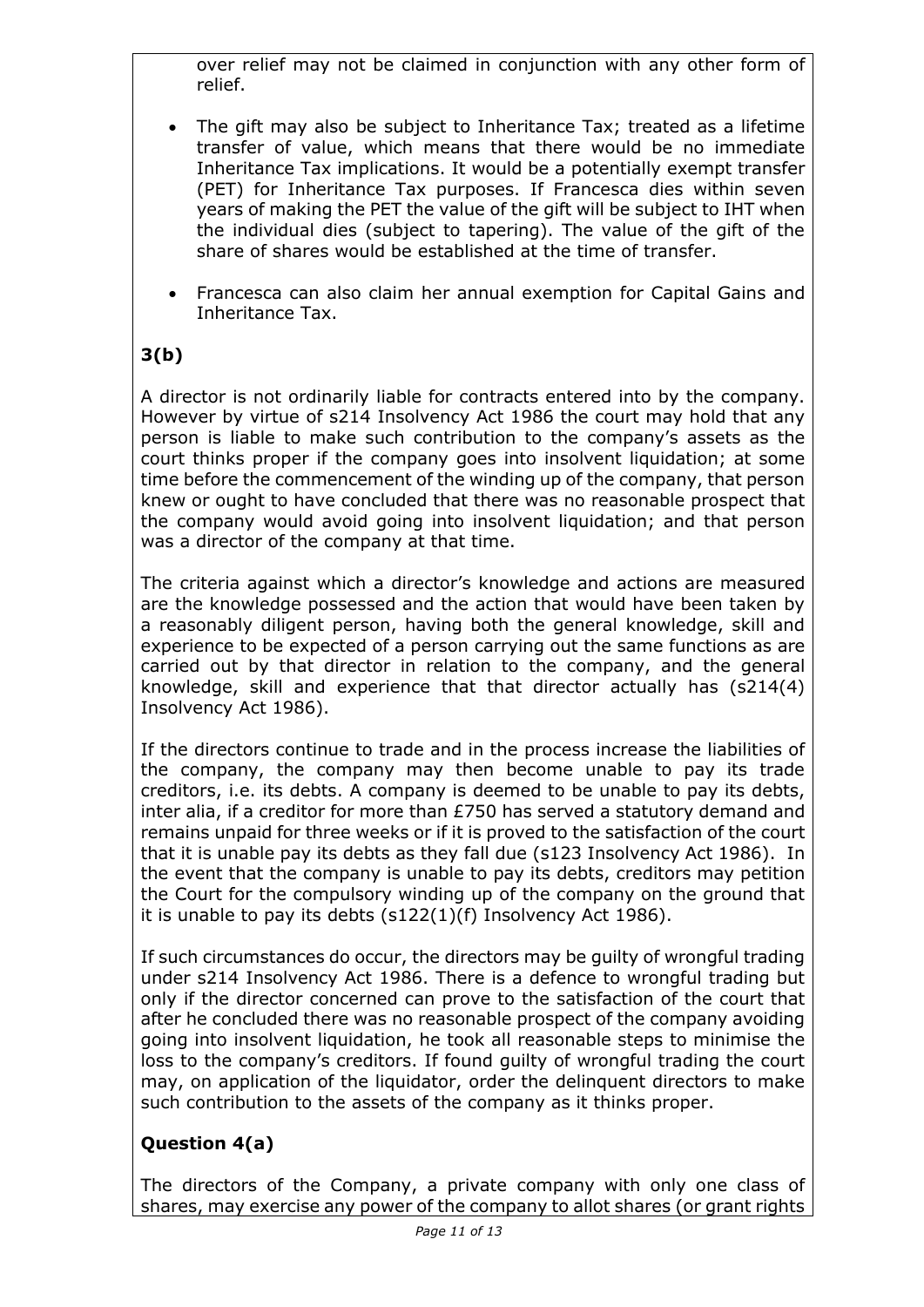to subscribe for or to convert any security into shares) without any further authority, unless they are prohibited from doing so by the company's articles of association (s550 CA 2006). Shares are of one class for this purpose if the rights attaching to the shares are in all respects uniform (s629 CA 2006). The Company has the model articles for a private company limited by shares, and these do not contain any restriction on the directors' authority to allot shares.

As there are no restrictions in the Company's articles on the power of allotment and there is only one class of share in issue before and after the proposed allotment, it would seem that the Company can rely on the more relaxed regime for private companies contained in s550 CA 2006. The directors will therefore need to pass a board resolution resolving to allot the new ordinary shares which should be recorded in board minutes.

The ordinary shares will have the right of pre-emption attached to them as they will be 'equity securities' for the purposes of s 560 CA 2006. As such they should be offered to existing holders of equity securities first, in proportion to their existing holdings and on the same or more favourable terms (s561 CA 2006). This allows those shareholders to preserve their percentage holding after the issue, provided that they have sufficient funds available to subscribe for the new allotment.

However, where the allotment of equity securities is for a non-cash consideration then the right or pre-emption does not apply (s565 CA 2006). Therefore as the allotment to Richard is in exchange for non-cash assets, the equity securities do not attract the right of pre-emption does not apply and may be allotted to Richard without the need to offer to existing holders of equity securities first nor with the need to seek either a waiver of entitlement or disapplication by means of a special resolution.

As a director of the Company, Richard, *prima facie*, will have to declare his interest under s177 CA 2006 in relation to the allotment of shares at the board meeting. However, since the directors can reasonably be assumed to be aware of the other's interest, Richard will be exempt from this requirement under s177(6)(b) CA 2006. Article 14, Model Articles provides that a director may not vote or be counted in the quorum in respect of an arrangement or transaction with the company in which he is interested. This however does not apply where the director's conflict of interest arises, as here, from a proposed subscription for shares.

As this is a private company there will be no need to value the assets being transferred to it.

Administration: a number of documents will need to be prepared, namely, Board Meeting minutes and resolutions (to first decide on the allotment, and to finalise the allotment), a statement of capital, Form SH01, transfer documents for the assets and letters noting the declaration of interest on the part of the directors and updating of the registers of allotments.

## **4(b)**

In order to accept the loan from Andrew Smith, the Company's articles of association should be reviewed to confirm that there are no restrictions on the company's power to borrow money and to give security, and that its directors have the power to approve the loan and to issue a debenture. By virtue of s31 CA 2006, any company has unlimited capacity, save insofar as the company's